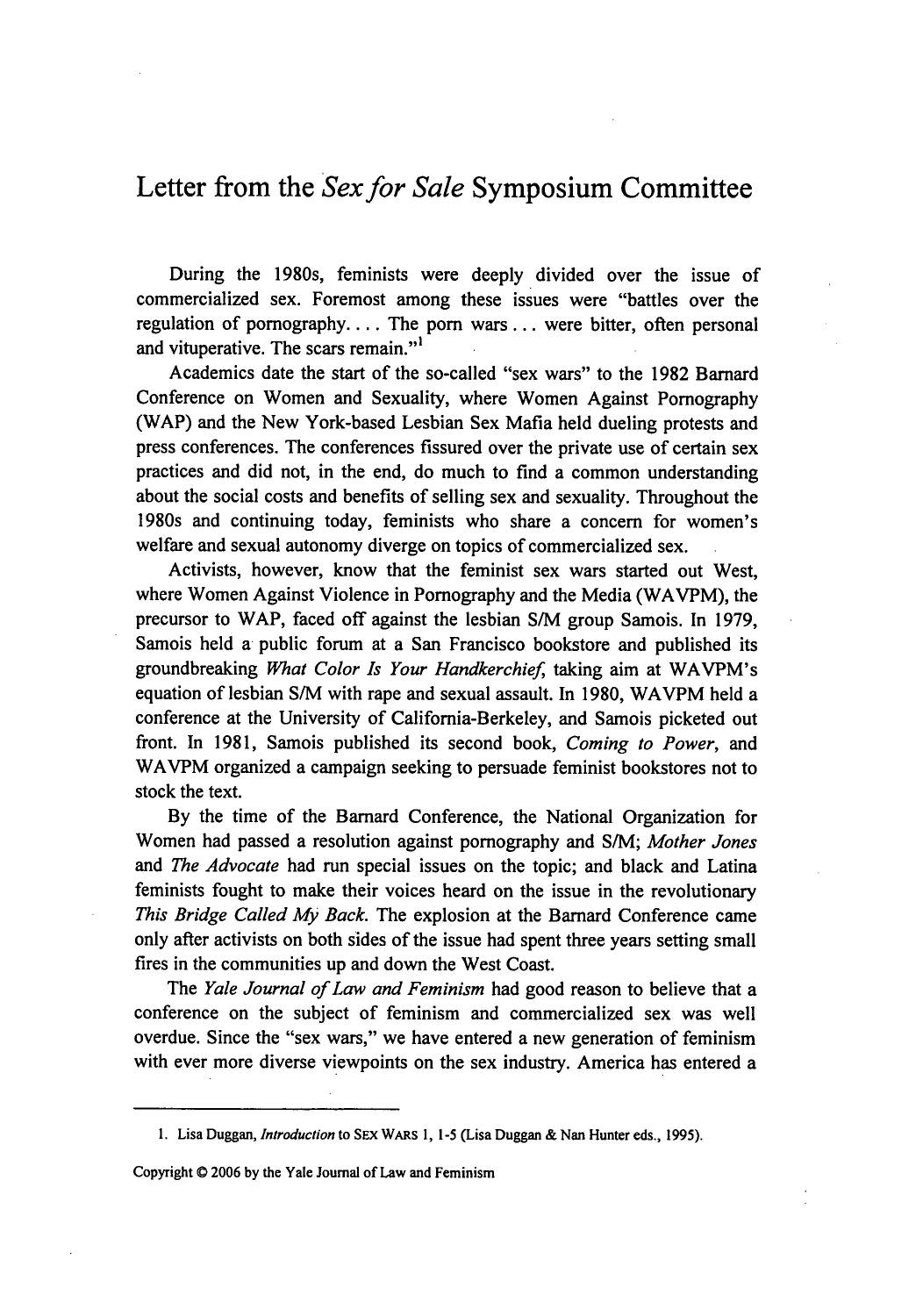new phase of "pornification."<sup>2</sup> This is an age in which Hooters is considered a family restaurant, in which news about some recent celebrity sex tape is more likely to be greeted with a yawn than with offense. Add to this the impact of the internet, allowing people to access and participate in amateur and mainstream pornography and sexual commercialization with heightened privacy.

The issues, passions and injustices that caused the "sex wars" are far from resolved. Pornography and prostitution remain two of the most contentious topics within feminist communities. They remain two of the topics on which feminist activists and academics most often find themselves at odds. For this reason, the *Yale Journal of Law and Feminism* organized a symposium, *Sex for* Sale, to explore feminist issues in the context of commercialized sex.<sup>3</sup>

It was perhaps inevitable that our symposium-which brought together activists, academics, and people working in the sex industry-would be full of passionate debate. We would have been disappointed if it had turned out to be anything less.

During the first discussion, focusing on prostitution, panelists addressed the controversial question of the extent to which women working in the commercial sex industry require "rescuing." Rhacel Salazar Parreñas, Associate Professor of Asian American Studies at the University of California at Davis, explained that her work living and working with Filipino hostesses in Japan showed migrant workers who choose to travel to a different country for better jobs. These women, who rarely engage in prostitution, do not need or want to be "rescued." Participants disagreed on whether these women are trapped in their jobs and to what extent they are free to return home under the sometimes exploitive conditions of their migration.

Participants recognized that there are different ways to commodify sex. The panelists discussed call girls, cocktail waitresses, hostesses in Japanese bars, sexy attorneys in court, blackjack dealers in Las Vegas casinos, street walkers, and trafficked women and children from Albania. Ann McGinley, William S. Boyd Professor of Law at the University of Nevada, Las Vegas, pointed out that some women who work in legalized brothels in Nevada perceive themselves as having very good jobs. Melissa Farley, founder of the nonprofit organization Prostitution Research and Education, argued that prostitution is always sexual exploitation—most often violent subjugation—

*<sup>2.</sup> See* **PAMELA PAUL,** PORNIFIED: How PORNOGRAPHY IS **TRANSFORMING** OUR **LIVES,** OUR **RELATIONSHIPS, AND** OUR **FAMILIES** (2005); Don Aucoin, *The Pornification of America,* **BOSTON** GLOBE, Jan. 24, 2006 at **C1** ("Teenage girls strolling down Main Street USA attired in 'Porn Star' Tshirts. A bikini-wearing Jessica Simpson bumping and grinding in the music video for 'These Boots Are Made for Walkin.' College-age women flashing for the 'Girls Gone Wild' video series with nonchalant exhibitionism.").

**<sup>3.</sup>** Streaming video of the symposium is available at http://www.yale.edu/lawnfem/volumes.html. The *Yale Journal of Law and Feminism* is indebted to the Yale Law School administration-particularly Maura Sichol-Sprague, Marilyn Drees and Mike Thompson-for support and assistance in organizing the symposium. We would also like to thank Professors Vicki Schultz and William Eskridge, Jr. for moderating the two panels.